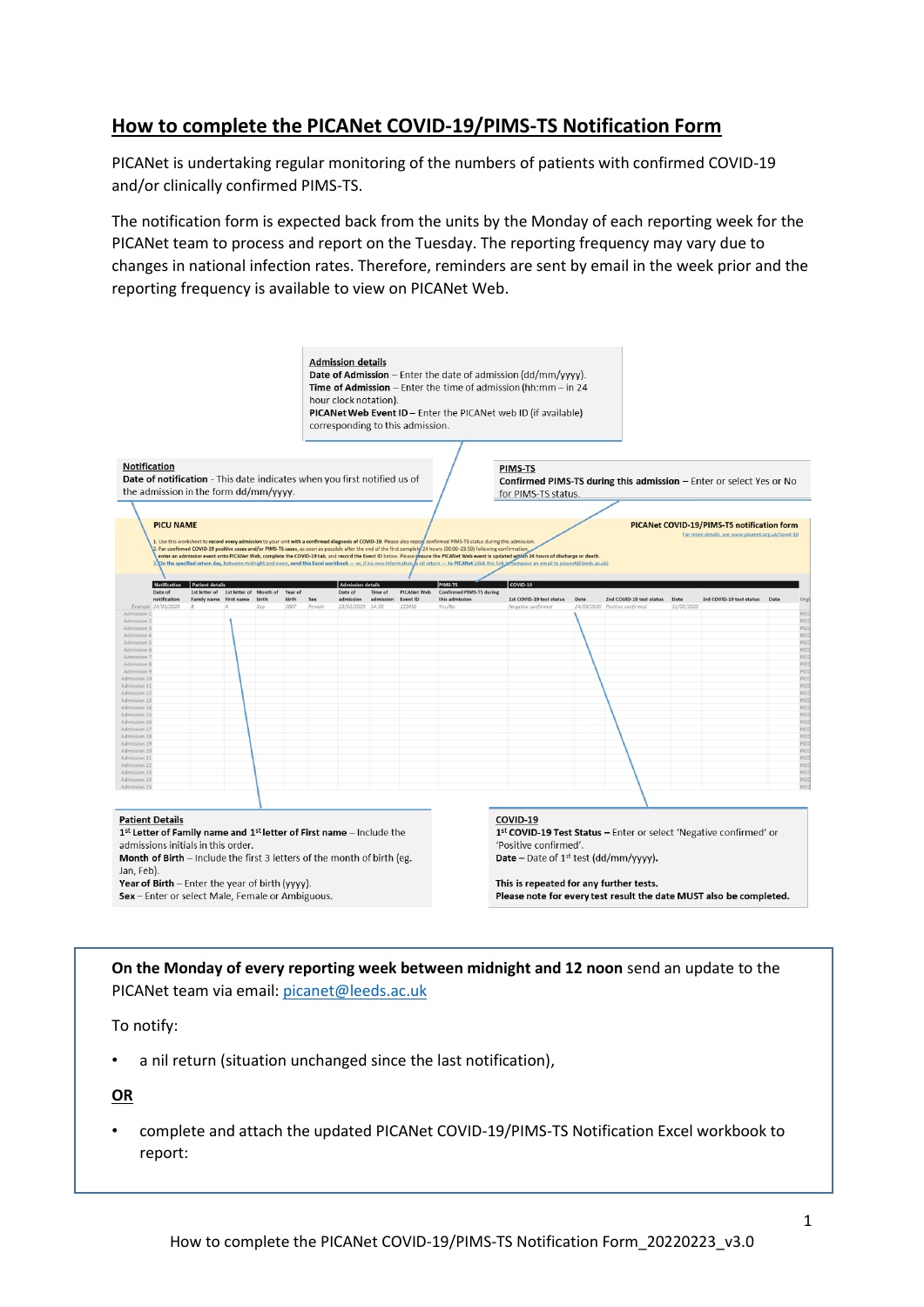o All new admissions with a confirmed positive SARS-Cov-2 (COVID-19) PCR test,

### **and/or**

- o All children clinically diagnosed with PIMS-TS (who may also have a positive SARS-Cov-2 PCR test or a positive antibody test),
- o Any second and subsequent testing of patients previously recorded,

**and**

o recording of the PICANet Web admission event IDs.

**Please keep just one working copy of the notification form, it is essential that for each report you update the same copy of the unit PICANet COVID-19/PIMS-TS notification form, creating a cumulative log of the relevant admissions.**

Once you have updated your COVID-19/PIMS-TS Notification form please complete the admission event on PICANet Web, as well as the corresponding COVID-19 customised data collection.

If this is not possible or you are having any issues completing the spreadsheet please contact the PICANet team on [picanet@leeds.ac.uk](mailto:picanet@leeds.ac.uk)

# **Included below are some key points to consider when completing the COVID-19/PIMS-TS Notification form:**

- **It is essential you only use the spreadsheet provided.**
	- Please note that it is essential you only submit your data using the password protected spreadsheet provided. This is to avoid any potential breaches of confidential data.
- **You should send the same COVID-19/PIMS-TS Notification Form each week.** 
	- The spreadsheet is designed to be a cumulative total, the admission numbers on the left hand side are identifiers for that case and should remain the same each week. Each new addition should be included below the items already on the spreadsheet.

#### **Do not delete/remove any past records.**

- Please do not remove records from the spreadsheet. If you realise data has been entered incorrectly or duplicated and needs removing please highlight this to us when sending us your notification form. The admission should remain on the spreadsheet with the updated information. In a case where the information needs removing, either remove the information and leave that specific admission row blank or leave the information with a strike through.
- We will be able to clarify the best action with you when you let us know the issue.
- This is so the records we import/have imported to the database remain in line with your notification form.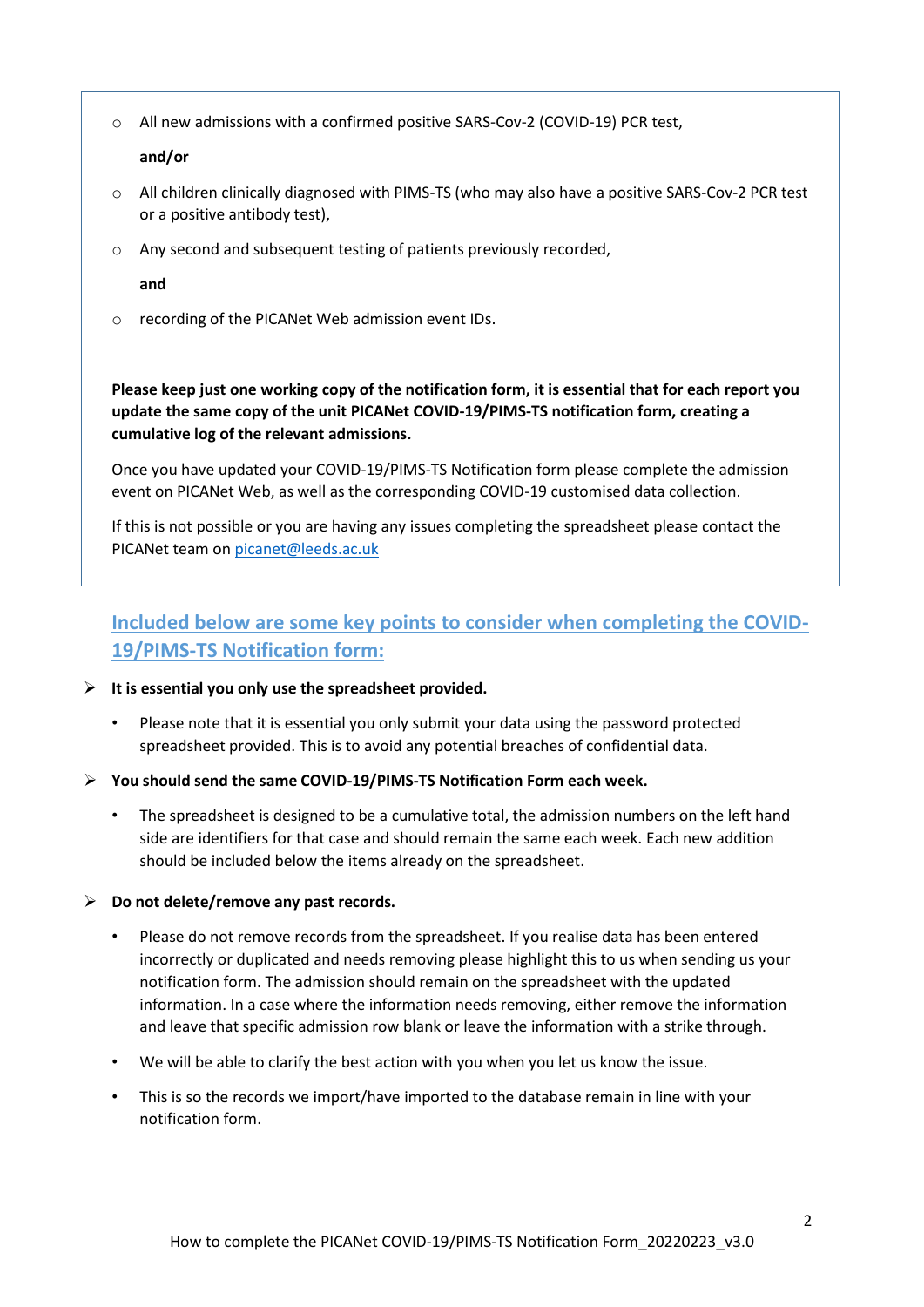- **Make sure to include the date of 1st/2nd/3rd confirmed COVID-19 test results.** 
	- Please make sure you include the date of testing. Without this date we are unable to import the data into our system.
- **Make sure to use the current version of the COVID-19 notification form.** 
	- As you are aware, in December 2020 we updated the notification form to include the 'PIMS-TS' section. Please make sure you use the correct version of the spreadsheet with this information included.
- **Please use the options included in the spreadsheet to select your answers.**
	- Each of the boxes on the spreadsheet gives information on how to complete the data item. Using the lists the spreadsheet provides ensures your data matches the format needed for the data import. For example filling out 'Birth month' as 'mmm' (eg. Jan, Feb, Mar).
- **Please note that if you have no new COVID-19 or PIMS-TS positive admissions, or second and subsequent results of patients previously recorded to notify us of, you should still send an email on the reporting day notifying us that you have a 'Nil Return' for the reporting period.**

# **Recording Admission event data on PICANet Web for all confirmed cases of COVID-19 and PIMS-TS**

- **ASAP after the end of the first complete 24 hours** (00.00-23.59hrs) following a confirmed positive COVID-19 laboratory test, and/or diagnosis of a case of PIMS-TS enter or import a PICANet Web admission event including the following details:
	- *Patient details*
	- *Ethnicity*
	- *Date and time of admission to unit*
	- *PIM*
	- *Weight*
	- *Daily Interventions (PCCMDS) – Basic and Airway and Ventilatory interventions: from date of admission up to and including the first complete 24 hours (00-23.59hrs) post confirmation of a positive COVID-19 positive test result*

## **AND**

**Complete the PICANet Web admission event COVID-19 or COVID-19 II customised data collection tab.**

Any patient admitted after the 13/12/2021 will automatically be placed into the COVID-19 II custom audit data collection.

There is further guidance for completing the COVID-19 or COVID-19 II customised data collections available on **picanet.org.uk/covid-19/**.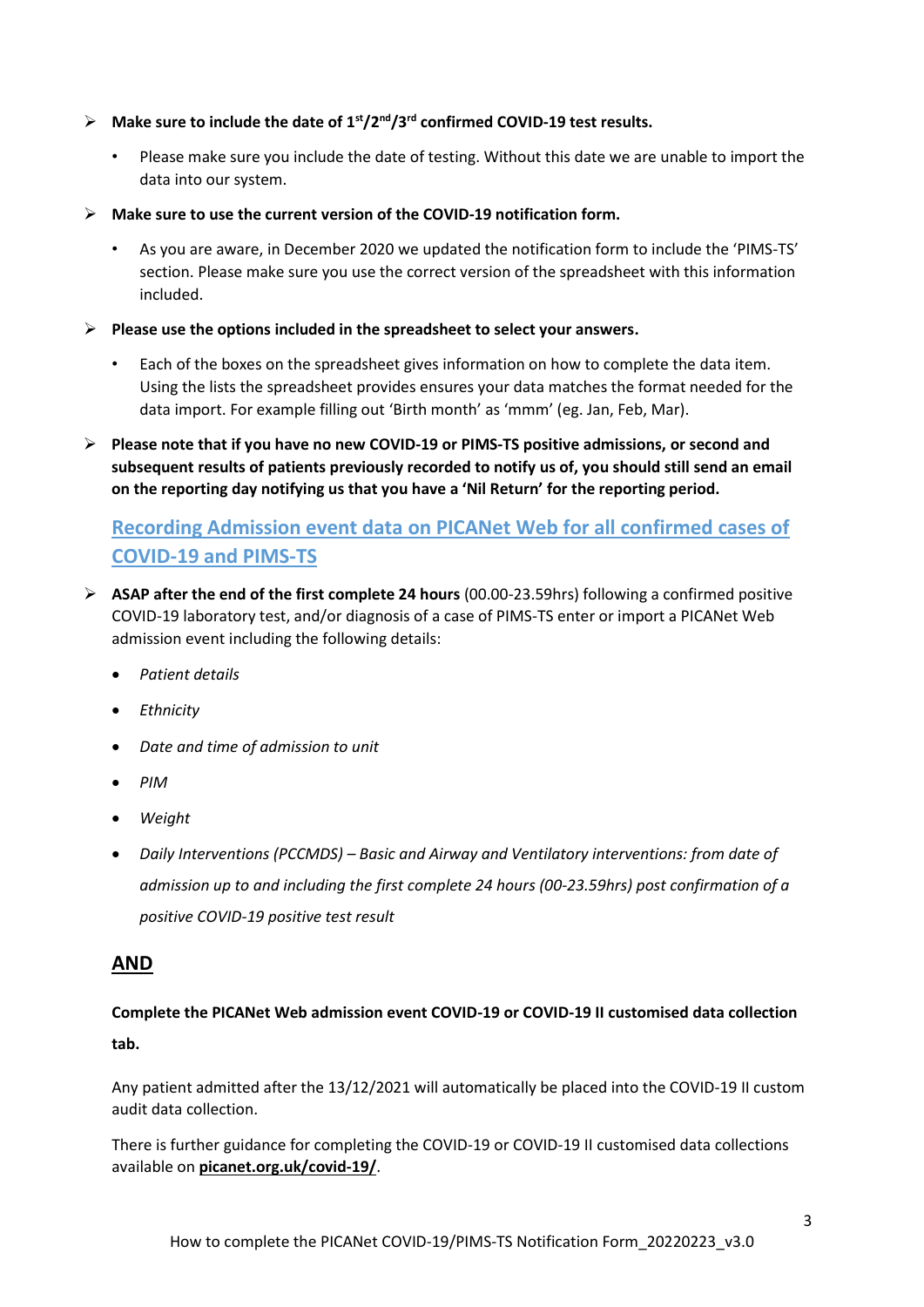# **Frequently asked questions**

# **Who to include?**

- **Should we notify details for a child who has a positive rapid antigen test?**
	- A positive rapid antigen test will be followed by a hospital PCR test. Please notify on receipt of a positive SARS-Cov-2 (COVID-19) PCR test.
- **Should we submit early data for confirmed COVID-19 patients and PIMS-TS patients, admitted to our unit for isolation only when they are not critically ill?**
	- Yes; please notify and submit all confirmed COVID-19 patients and PIMS-TS cases admitted to a bed within your PICU, regardless of whether they are critically ill.
- **Should we submit data for confirmed COVID-19 patients and PIMS-TS patients, admitted to our unit when the primary diagnosis was not either?**
	- Yes; please notify and submit all confirmed COVID-19 patients and PIMS-TS cases admitted to a bed within your PICU, regardless of their primary diagnosis.
- **Should we notify the PICANet team of patients undergoing screening for suspected COVID-19?**
	- No, please only notify cases who are confirmed positive COVID-19 and those who are clinically diagnosed with PIMS-TS.

## **Which definition do PICANet apply for a diagnosis of PIMS-TS?**

- The PICANet Clinical Advisory Group advise that all children who are clinically diagnosed as PIMS-TS should be notified on the weekly real-time reporting and recorded on PICANet Web. PIMS-TS is a **clinical diagnosis** which is then confirmed by the absence of another cause and more recently by either a positive PCR or antibody test for SARS-Cov-2 (Covid-19).
- If an alternative diagnosis is established, then clinicians should not enter data for these patients as confirmed PIMS-TS.

# **A patient tested positive before being admitted to our unit, do we use the date of the first positive test or the first positive test after admission?**

Please enter on the spreadsheet the earliest possible confirmed positive test date, even if this test occurred outside of your unit or hospital. The COVID-19/PIMS-TS notification forms represent admissions to PICU, and therefore may include some patients who are re-admitted or transferred between PICU.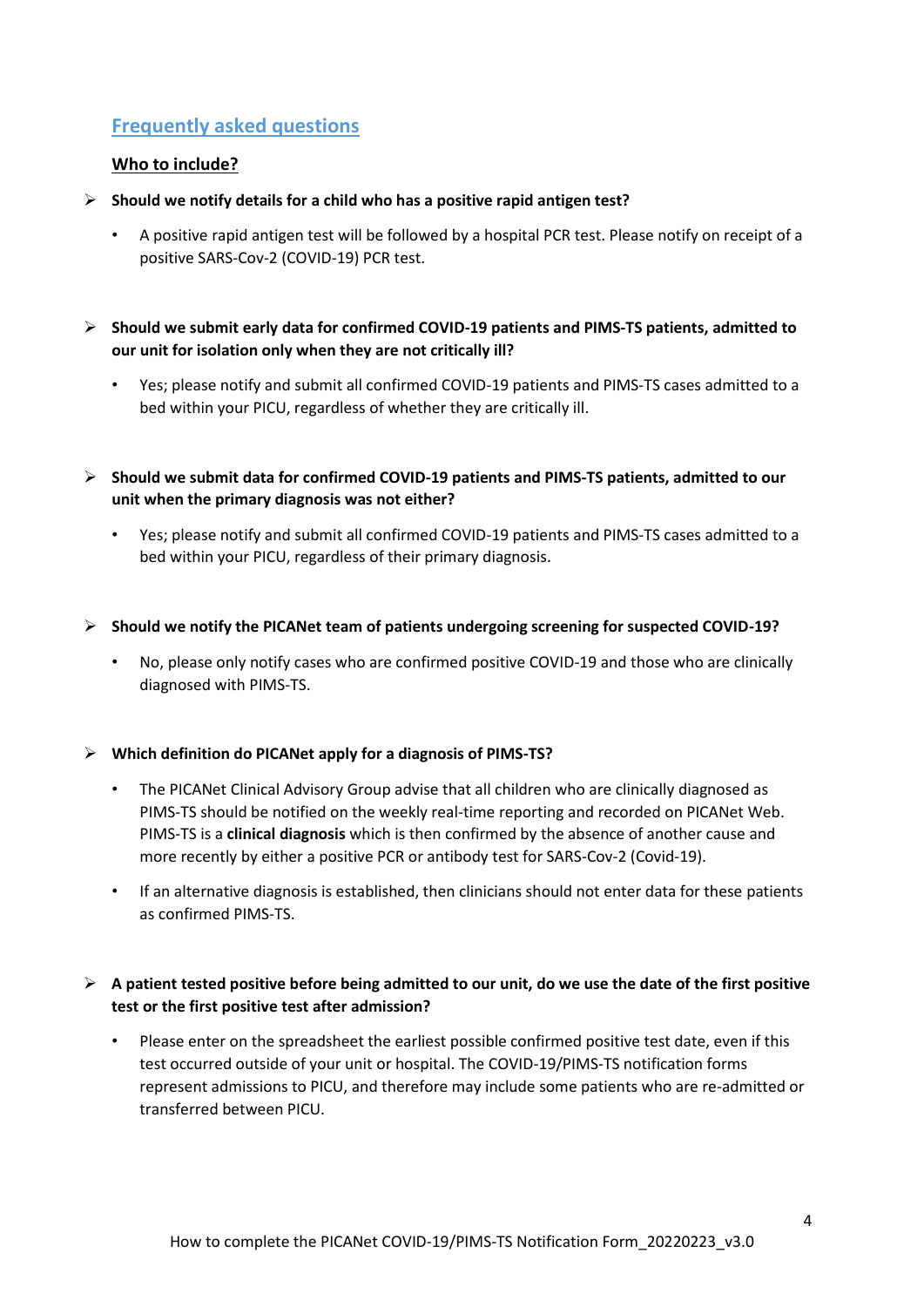- **If a patient is not confirmed COVID-19 positive on admission but then tested as positive during admission (without PIMS-TS), do we report this on the COVID-19/PIMS-TS notification form?**
	- Yes, you must notify us of any confirmed positive COVID-19 case, no matter whether they were positive on admission or later tested positive during their admission.
- **A patient is testing positive for COVID-19 but is considered 'lower limit of detection – unclear significance' and we do not think they represent acute COVID infection. The child is still being treated as positive and isolated. This is often in children we know to have had COVID-19 in the last few months. Should we still record this patient?** 
	- If these cases are still classed as positive cases and are treated as such within the PICU, please still notify us of these cases in your spreadsheet and in the custom audit
- **A patient previously admitted and discharged whilst confirmed positive has been readmitted. Do we have to record this patient as a new COVID-19 positive admission?** 
	- Yes, please notify us of this admission as usual. The data analysis will allow for the linkage of these cases. The COVID-19/PIMS-TS notification forms represent admissions to PICU, and therefore may include some patients who are re-admitted or transferred between PICUs.

### **Do we notify the PICANet team about an adult patient admitted to PICU?**

- Please notify all patients aged less than 18 years i.e. up to and including 17 years and 11 months; who are admitted to your PICU or an area designated for paediatric intensive care during the surge period.
- Include these patients in the notification/early submission of COVID-19 cases and record a PICANet Web admission event.

#### **A patient aged 20 years has been admitted to the PICU, do I record the patient data?**

- For patients aged 18 years and over, where the PICU is located in a DGH with an Adult ICU and care of these patients is overseen by the Adult Intensivists; data will be collected for the Case Mix Programme (ICNARC) rather than PICANet. Please contact your local adult intensive care CMP data collection team.
- Where the PICU is located in a Children's Hospital and there is no access to the case mix Programme (ICNARC); please include these patients in both the notification/early submission of COVID-19 cases if applicable and for all patients record a PICANet Web admission event. For patients aged 18 years and over completion of PIM data is not required.
- For patients aged 18 years and over admitted to a PICU for any reason and who are cared for entirely by Paediatric Intensivists, a PICANet admission event is submitted to PICANet Web. For patients aged 18 years and over completion of PIM data is not required.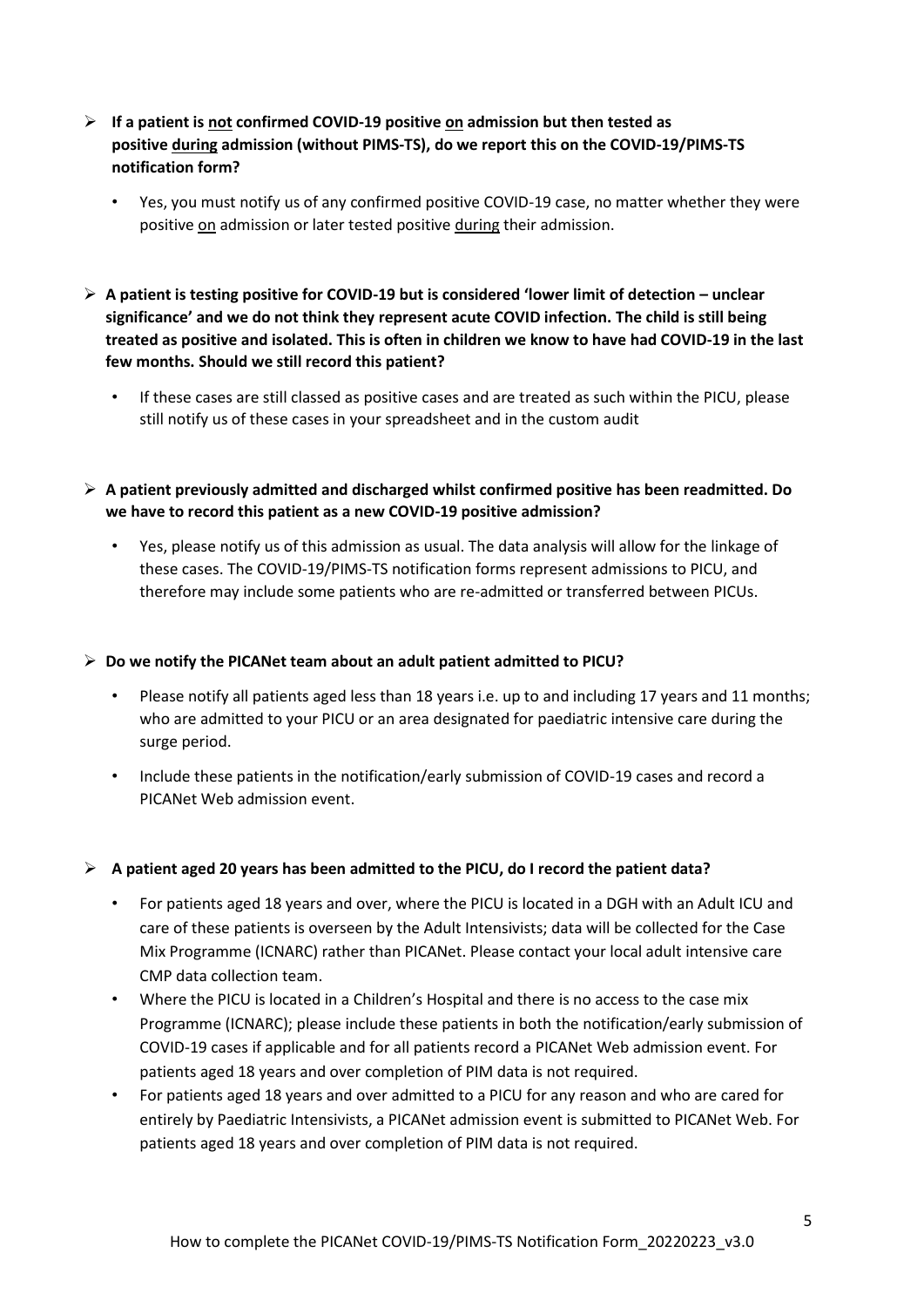- **The PICU has been redesignated as an Adult ICU following implementation of the surge plan and Adult Intensivists oversee the care of all patients. A patient aged 14 years has been admitted. Do I record this patient admission event on PICANet Web?**
	- For patients aged less than 18 years admitted to this redesignated unit, all data is submitted to the Case Mix Programme (ICNARC). Please contact your local adult intensive care CMP data collection team.

## **When to submit?**

### **How often do I submit the Excel workbook to PICANet?**

• Please submit the Excel workbook on every reporting Monday between midnight and 12 noon reporting any new cases or test results for patients previously reported. If you add additional information such as second or third test results or the PICANet Web admission event ID, please resubmit the Excel workbook.

### **OR**

- Send a 'nil return' email if you have no new information to report, either by clicking the link on the Excel workbook or by emailing [picanet@leeds.ac.uk](mailto:picanet@leeds.ac.uk)
- $\triangleright$  The paper notes are in the isolation area with the patient, should we submit the case early **without the data from the notes?** 
	- Yes, although the NHS (and PICANet) would be very grateful if any solution to obtain this important data can be found ASAP.

## **A patient tested positive for SARS Cov-2(COVID-19) which was later proven to be a false positive; should we update PICANet?**

- Yes, please update the Excel workbook and amend the PICANet Admission event customised data collection (COVID-19) tab for the individual patient. If you can also please notify us of this change when sending your following spreadsheet.
- It is important that you do not remove this admission from the spreadsheet entirely. In a case where the information needs removing, either remove the information and leave that specific admission row blank or leave the information with a strike through.
- We will be able to clarify the best action with you when you let us know the issue.

## **We have no new COVID-19 or PIMS-TS positive admissions in this reporting period, do we still need to submit the spreadsheet?**

• If you have no new COVID-19 or PIMS-TS positive admissions, or second and subsequent results of patients previously recorded to notify us of, you should still send an email on the reporting day notifying us that you have a 'Nil Return' for the reporting period.